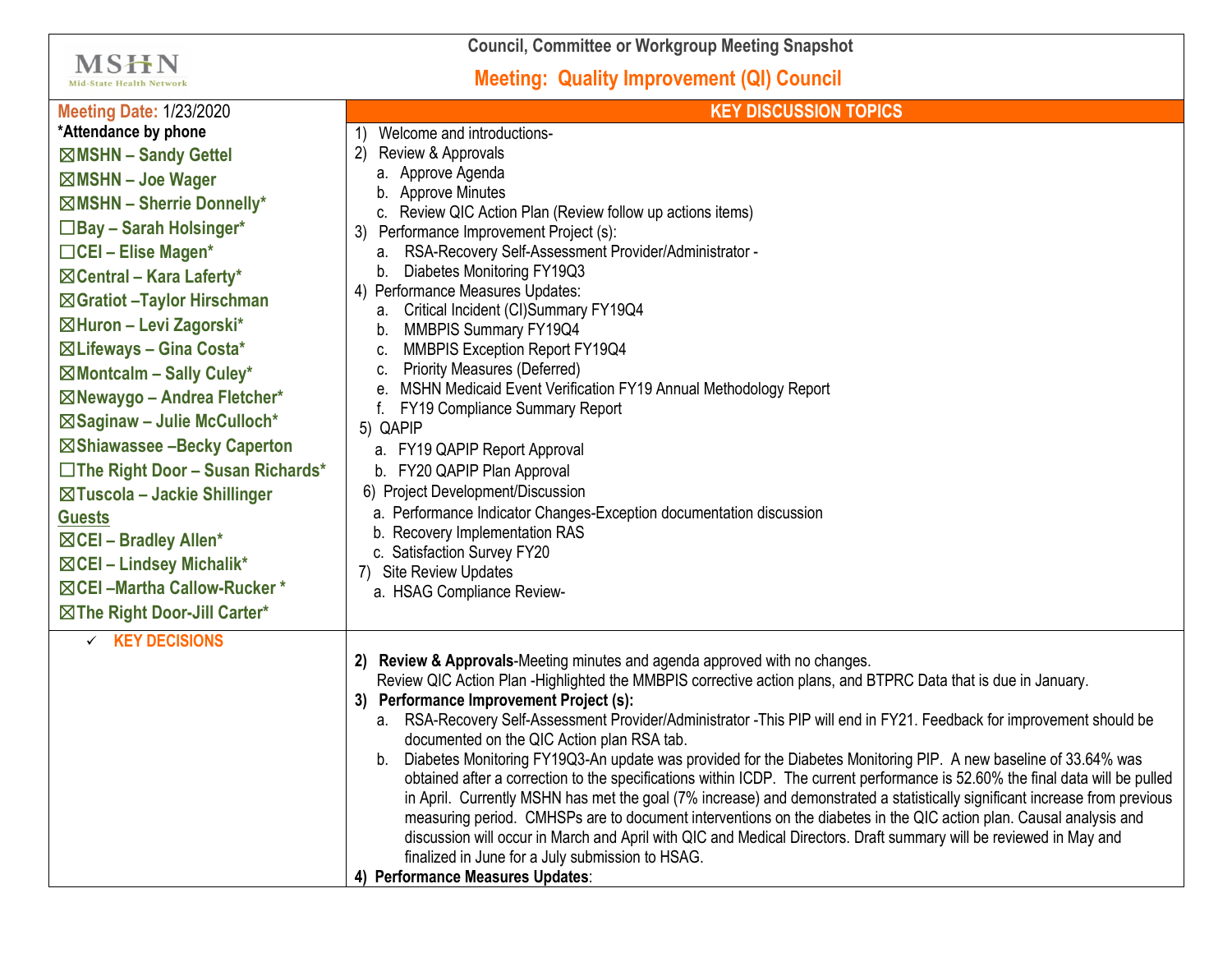| a. Critical Incident Summary FY19Q4-Data indicates Emergency Medical Treatment and Suicide Deaths have increased since           |
|----------------------------------------------------------------------------------------------------------------------------------|
| previous reporting period. CMHSPs should review their local data to determine causal factors. Current factors identified are     |
| self-harm and falls. There was consensus that based on the definitions in the contract of sentinel events the unexpected         |
| deaths would be included as a sentinel event. Definitions were discussed and the Instructions with the FAQs reviewed to          |
| ensure accurate reporting. A webinar to address the causal factors and consistency of use of the definitions will occur in       |
| April. Draft Sentinel Event Policy will be reviewed in Feb/March.                                                                |
| b. MMBPIS Summary FY19Q4-Increase in CMHSPs who are requiring CAPs for Indicator 1, Indicator 3, and Indicator 10.               |
| Causal factor discussed, current factors identified were capacity issues, parents coming to appointments or screens without      |
| the child, lack of appropriate discharge planning, premature discharge from hospital.                                            |
| MMBPIS Exception Report FY19Q4-Reviewed the exceptions by population type for each indicator. This will continue to be<br>C.     |
| reviewed. Beginning April 1, the exceptions will be considered 'out of compliance".                                              |
| c. Priority Measures (Deferred)                                                                                                  |
| e. MSHN Medicaid Event Verification FY19 Annual Methodology Report-Identified the new goal areas that will be included on        |
| the QAPIP. If additional discussion is requested the subject matter expert can attend the meeting in Feb or March.               |
| FY19 Compliance Summary Report-High-level overview. CMHSPs should review in more detail. If additional discussion is             |
| requested the subject matter expert can attend the meeting in Feb or March.                                                      |
| 5) QAPIP                                                                                                                         |
| a. FY19 QAPIP Report Approval- Reviewed the measures from FY19. The following areas did not meet the standard and will be        |
| a focus for FY20: Compliance with the Autism requirements, performance measure below the standard (MMBPIS, CI,                   |
| BTPRC) compliance with the MSHN/MDHHS credentialing policy, and compliance with Adverse Benefit Determinations                   |
| timelines. The QAPIP Report was reviewed and recommended for approval.                                                           |
| b. FY20 QAPIP Plan Approval-Plan was approved. Priorities identified for FY20. Priorities include areas where performance        |
| was below the standard, and required corrective action; strategic priorities as indicated the MSHN Strategic plan related to the |
| QAPIP; and Performance Measure for FY20. The QAPIP Plan was reviewed and recommended for approval.                               |
| 6) Project Development/Discussion                                                                                                |
| a. Performance Indicator Changes-CMHSPs identified areas that required continued work. It was recommended to continue to         |
| work with your Project Manager. A draft MDHHS Codebook is currently being reviewed. All documents related to the new PIs         |
| will be finalized after the Codebook is finalized to ensure consistency. The current draft codebook is consistent with all       |
| documents and training up to this point. Indicator 2b is using the BH TEDS data collection process in addition to an additional  |
| file for expired requests to be submitted by the PIHP.                                                                           |
| b. Recovery Implementation RAS- The current recommendation after feedback from the CMHSPs is to utilize the RAS for              |
| consumers beginning FY21 and discontinue the use of the RSA for consumers. The RAS was originally chosen by the                  |
| consumers, and is shorter, the RAS has been developed in a portion of the CMHSPs current E.H.R. Implementation plan will         |
| be developed once approved for regional use.                                                                                     |
| c. Satisfaction Survey FY20-Feedback from CMHSPs related to the use of the CAHPS ECHO- questions related to the verbiage,        |
| length and ability to analyze by program. CAPHs does allow for come accommodations of the issues identified. A suggestion        |
| to continue the use of the MHSIP/YSS was made and discussed, pros and cons provided. Additional discussion will occur            |
| next month with additional feedback from CMHSPs and information for feasibility of a vendor administering the surveys.           |
| 7) Site Review Updates                                                                                                           |
| a. HSAG Compliance Review-Due to time a high-level review of areas requiring corrective action were identified. These areas      |
| include trending and action for critical incidents; the MMBPIS; Adverse Benefits Determination; and Credentialing.               |